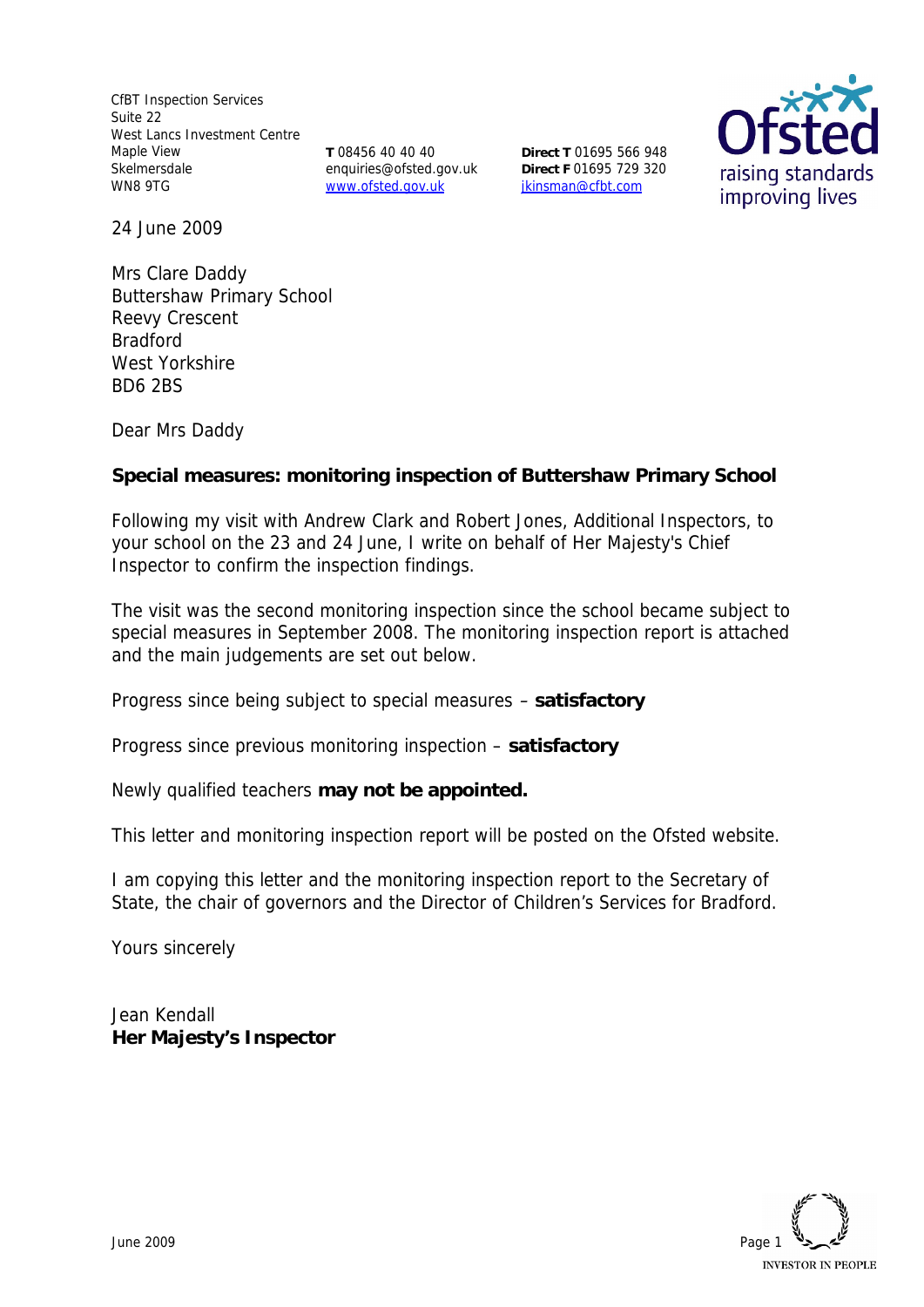

**Special measures: monitoring of Buttershaw Primary School**

**Report from the second monitoring inspection: 23 and 24 June 2009**

# **Evidence**

Inspectors observed lessons in all classes, examined pupils' work and scrutinised documents. They met with the headteacher, other staff, groups of pupils, the chair of governors, two representatives from the local authority and a group of parents.

# **Context**

There have been further changes to staffing since the last visit. The leadership team has been strengthened with the appointment of a new deputy headteacher who has been in post since April 2009. Staffing in Key Stage 2 has been stabilised with the appointment of a permanent teacher to Year 5 and a long term supply teacher in Year 3. Two teachers who were job sharing in Year 5 have moved to the parallel Year 3 class. A higher level teaching assistant has been appointed to deliver Key Stage 2 intervention programmes and a new inclusion mentor is supporting pupils across the school. Two teachers have left the school.

# **Achievement and standards**

Children make at least satisfactory progress across the Early Years Foundation Stage from their very low levels of knowledge and skills on entry to the Nursery class. Despite this, their language skills and understanding of number are still below average when they enter Year 1. The most recent standardised assessments at Key Stage 1 show a rise in the proportion of pupils attaining Level 2C in reading, writing and mathematics. This brings the school's performance on this measure closer to, although still below, national averages. However, the proportion of pupils reaching the higher levels is very low and overall standards at the end of Key Stage 1 are well below average. Pupils' lack of secure basic skills, together with teaching that was previously inadequate, has impeded their progress across Key Stage 2. Consequently, although there is now much good teaching in Key Stage 2, standards in the current Year 6 remain below average because of the cumulative effect of underachievement. Some improvement is evident in reading and mathematics but pupils' writing skills are particularly weak.

There are stronger foundations in place to accelerate pupils' progress and raise end of key stage standards in subsequent years. Pupils' progress in Years 1, 4 and 5 is improved because teaching is better matched to their needs and engages their interest. The proportion of pupils attaining at age-related expectations has increased significantly in these classes. The whole-school focus on improving teaching and learning in reading and mathematics is having a positive impact across the whole school.

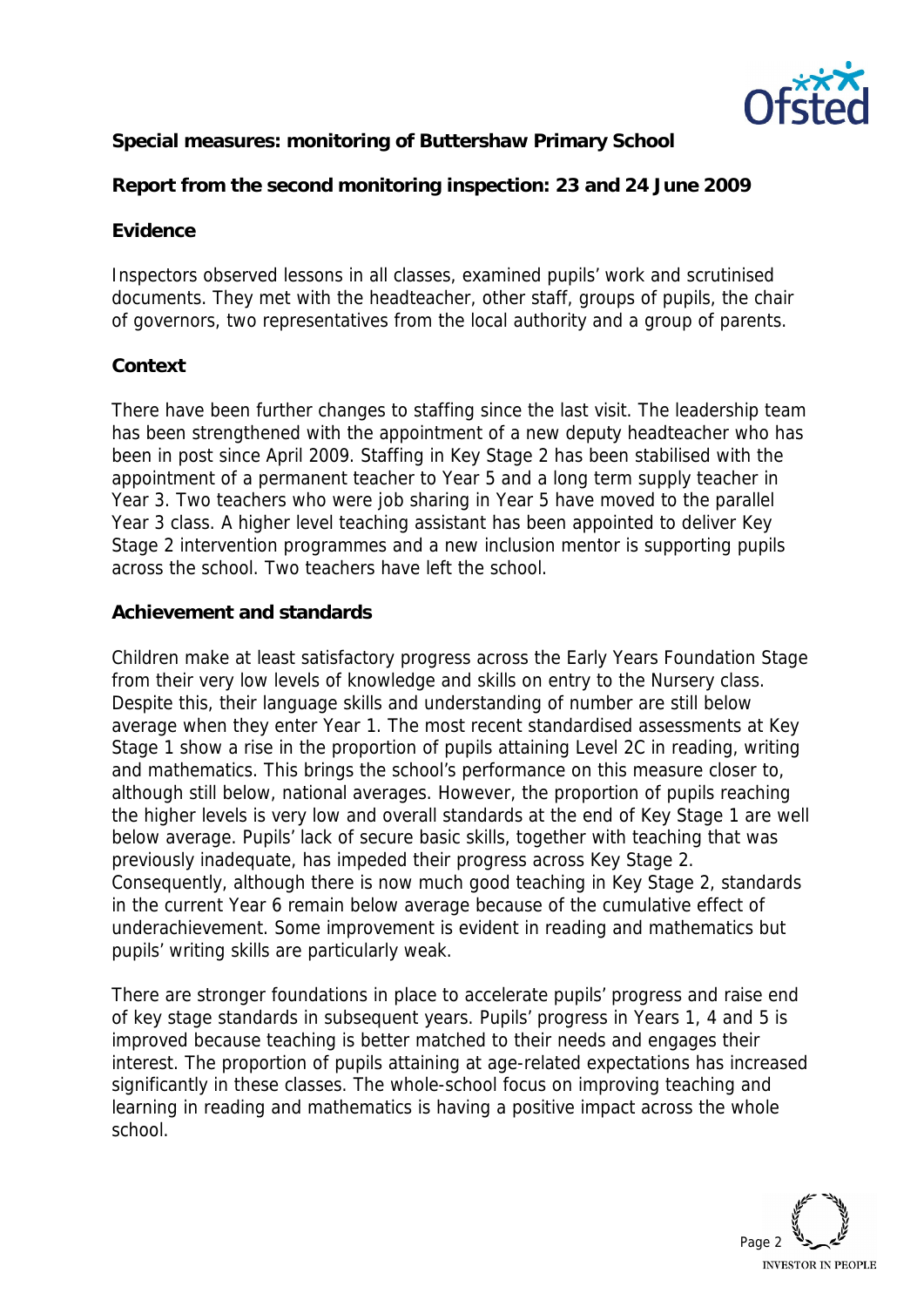

Progress on the areas for improvement identified by the inspection in September 2008:

■ Raise standards and improve achievement in English, mathematics and science – **inadequate** 

**Personal development and well-being** 

Pupils' personal development and well-being has continued to improve since the last visit. Pupils are polite, friendly and happy. They treat others with respect and say that they feel safe and are well cared for. The recently reviewed procedures to promote good behaviour ensure that lessons run smoothly and the school is an orderly and calm community. Pupils feel there is very little bullying. Children develop positive attitudes to learning in the Early Years Foundation Stage and these are increasingly built on through the school. Pupils are proud of their achievements and appreciate the recognition and support they receive through teachers' marking, certificates and team points. Only on the few occasions when teaching is not matched effectively to their needs, do pupils show any disinterest or lack of concentration on their learning.

Attendance continues to improve. The school closely monitors levels of absence and the percentage of persistent absences is declining. The increasingly effective role of the parental involvement worker and the system of rewards for good attendance is helping the school move closer to its targets and also to improve punctuality.

Progress on the areas for improvement identified by the inspection in September 2008:

■ Improve attendance to the national average – satisfactory

# **Quality of provision**

The quality of teaching and learning has improved. A greater number of good and satisfactory lessons were observed during this visit and the proportion of inadequate teaching has decreased. Good quality professional development has helped teachers develop a clear understanding of effective teaching strategies and they are more confident in their skills. Lessons are generally better structured to provide a range of activity to engage pupils' interest. Where teaching is at its best, pupils participate enthusiastically and are highly motivated. All classrooms provide a positive learning environment and the 'Working Walls' are used effectively to enhance learning.

The strongest teaching and learning was observed in the Nursery and in Years 4, 5 and 6. Weaker teaching was observed in Years 2 and 3 and in the teaching of writing across much of the school. Children make a good start in the Nursery where vibrant activities capture their interest and develop their skills across all areas of learning. The consistently good teaching in Years 4, 5 and 6 is well matched to

> Page 3 **INVESTOR IN PEOPLE**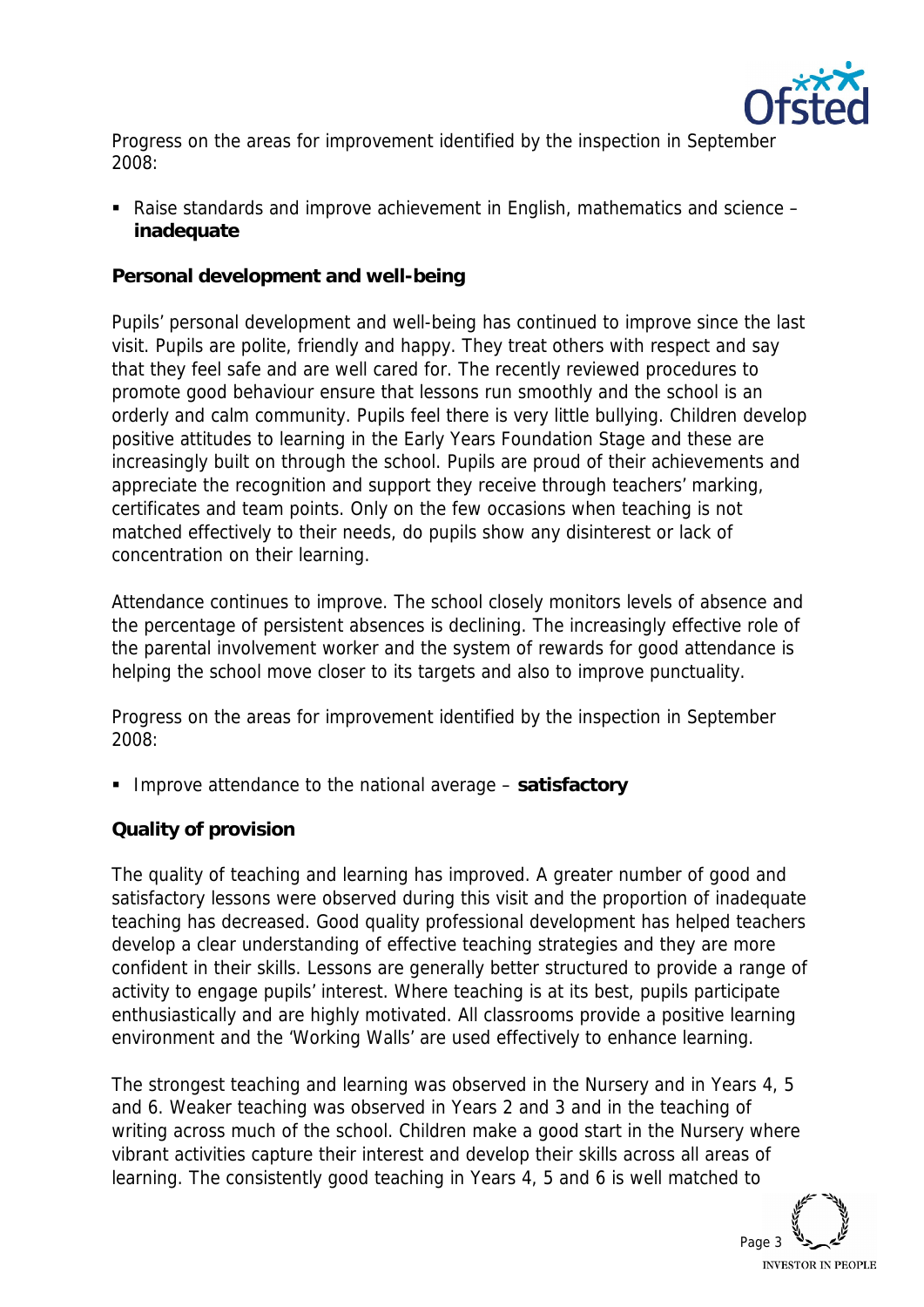

pupils' needs and interests. Pupils are making good gains in their learning in these classes and the quality of their work has improved. In the most successful lessons, teachers' clear explanation and their skilful questioning helps pupils develop their thinking and skills across the curriculum. Teachers check pupils' progress at regular intervals by summarising their learning and enabling pupils to talk about what they have learned. In the weakest lessons, teachers work through a sequence of tasks with the pupils and do not build sufficiently on pupils' prior knowledge or take account of their learning needs.

The school has continued to develop robust systems to track pupils' progress, based on accurate, moderated assessment of pupils' work. This work is central to improving the quality of teaching and improving teachers understanding of their role in raising achievement. Regular progress meetings with the headteacher support teachers in using tracking information to assess pupils' achievement, plan the next steps in their learning and provide additional support where needed. There are several examples of good practice, but the information is not consistently being translated into effective teaching in all lessons. The approach to marking and use of pupils' targets is, however, being more consistently applied across the whole school. Most pupils now have a good understanding of their individual targets and a clearer idea of how they can improve their work.

Teachers and teaching assistants work well together and generally provide satisfactory support for pupils who are under achieving or have learning difficulties and/or disabilities. Some teaching assistants are very skilled in asking questions and prompting pupils to develop their independence. Others, however, have a tendency to over support and do too much for pupils meaning that pupils do not make as much progress as others in class. In some classes, the movement of pupils in and out of intervention programmes interrupts the flow of teaching and learning for both the teacher and pupils concerned.

Progress on the areas for improvement identified by the inspection in September 2008:

- **Increase teachers' expectations of what pupils can do by ensuring that work is** sufficiently challenging and engaging, and meets all pupils' needs **– satisfactory**
- **Introduce thorough systems to track pupils' progress to eliminate** underachievement and raise standards – **satisfactory**

**Leadership and management**

Leadership has been further strengthened with the appointment of the deputy headteacher and recent allocation of leadership responsibilities to three members of staff. The deputy headteacher has quickly established her role in improving the quality of teaching and learning through monitoring provision and coaching teachers. Both she and the headteacher have the full confidence and support of all staff who continue to work hard to improve the school. Subject leaders' roles have yet to be

Page 4 **INVESTOR IN PEOPLE**